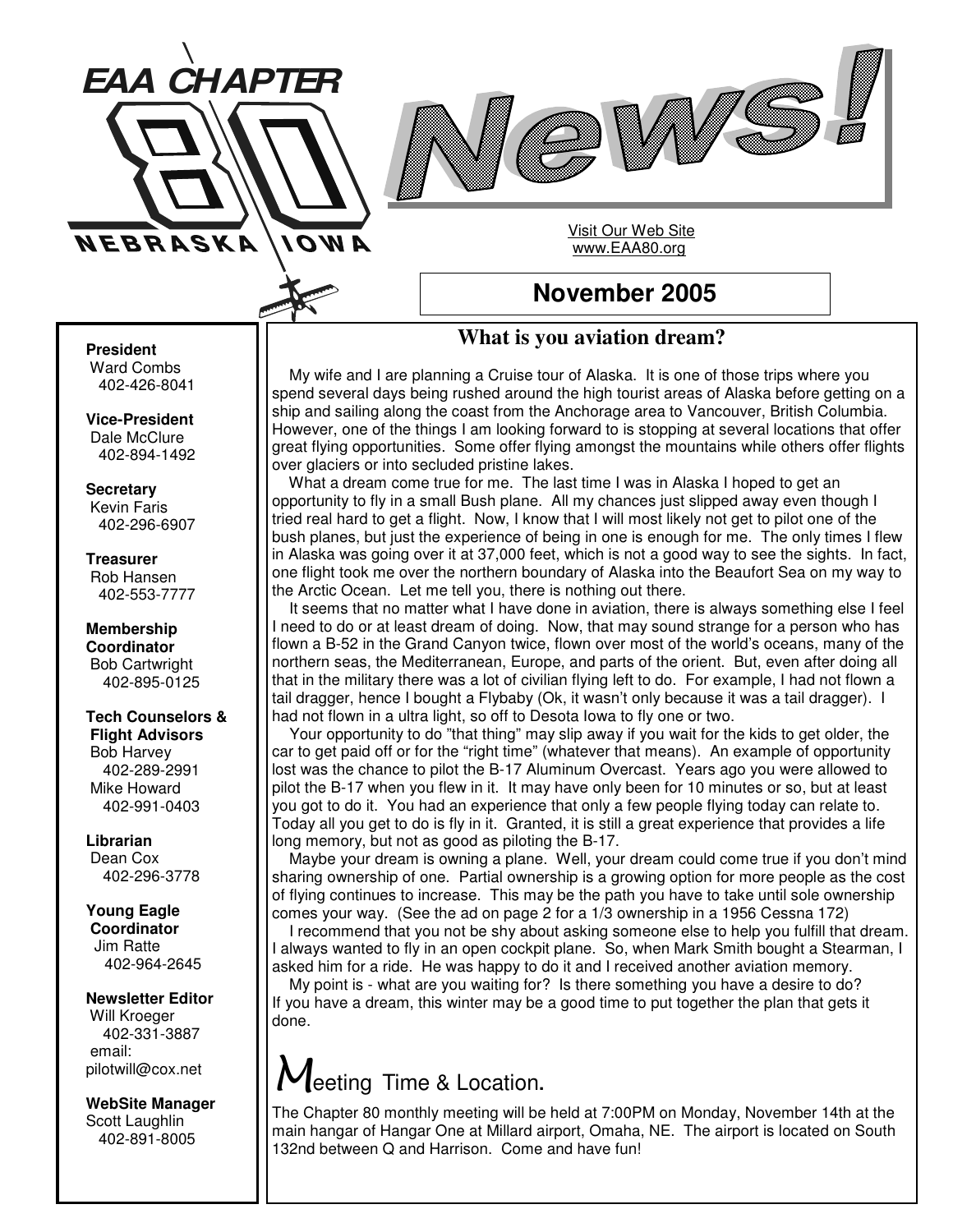# $N$ ovember Program.

Our program is Mariano Rosales, who will be doing a presentation on aviation photography. This comes at a good time since he has just finished a photo shoot with airshow performers Mike Goulian and Patty Wagstaff. Imagine, fresh photos and great stories to share. He is planning a 20-30 minute presentation showing photo samples, sharing experiences, and discussing tips and tricks on how to safely get quality air-to-air photographs of your airplane.

Visit Mariano's website at http://www.12oclocklevel.com for a sample of his work.

### **NOTE: Plan on bringing your own chair - ours are still at the Wahoo Hangar. Of course, we may have some new ones, but it does not hurt to be prepared.**

However, in the event we have not purchased new chairs, does anyone have or know of any good deals on 60 folding chairs.

**Chapter elections**: November is the time for elections. It won't be hard since all board members have decided to continue with the exception of our secretary Kevin Faris. However, we do have a volunteer for secretary - Scott Laughlin. Of course, if you want to run for an office you are welcome to do so. Just let us know.

## **Special thanks**:

I would like to pass along our thanks to Kevin Faris for his work over the past three years as our secretary.

I would also like to pass along thanks to Steve and Linda Bennett for starting our current chapter website in March of 2003 and for maintaining it for the past 32 months.

**Talking about our website**, Scott Laughlin has taken over as our website manager. He is in the process of making some changes. Visit the site to see the changes.

**Chapter 80 Flight Rally**. The weather conditions were poor for the flight rally which limited the participation to 4 teams. As poor as the weather was at sign up time it got a little worse so only 3 teams flew the rally. John Lindhom and Linda Roberts won the contest with 16 out of 20 correct answers. They also had the best estimate of their total flight time, missing their estimated time by only 28 seconds. Congratulations to John and Linda. Upon winning the \$40 pot they promptly invested it in a new membership to EAA Chapter 80.

The weather was fine for eating chili. We had about a half dozen pots of chili and 25 people showed up to eat it along with sweets for dessert.

Thanks to all who helped organize and run the event. Mike Howard.

**Young Eagles**: Jim Ratte has received requests for some flights and is looking to have a rally on Nov 19th at Millard starting at 0930. He currently has 5 pilots but can always use more. Let's get out and show support for our last rally of the year. This may be you last chance to get your 10 flights for the year.

*Special Night***:** Our next meeting will be a steak dinner at the Millard American Legion Hall on Monday December 12th. This is the night to bring your spouse to thank her/him for letting you spend all that time on your second love in life, whether



it be building or flying. It starts at 6:30 pm. and only cost \$10 per person. An added benefit is that our guest speaker will be Shane Osborn. His presentation will not be political even though he is running for State Treasurer. I believe he will talk about an experience with an experimental aircraft. Contact Dale McClure ASAP if you plan on going.

**EVENTS:** Nov 8th - FAA Aviation Safety Meeting, Nebraska Humane Society, Omaha, NE. 7:00-9:30 pm.

**A Big Congratulations** to Charley Daubs, Harlon Hain and Vince Robertson for their recognition as "Master Airmen" by the FAA for over 50 years of flying. Ask to see the special lapel pin given them as part of the FAA Wright Brothers "Master Pilot" Award program. I just realized that they all soloed before I was born. See the October 2005 Plane Talk.

## **SATELLITE PROCESSING OF ELT SIGNALS ON 121.5 MHZ TO END IN 2009**

The FAA issued a notam ( http://www.faa.gov/NTAP/ NTAP05AUG4/gen05004.htm ) announcing plans to end satellite processing of emergency locator transmitter (ELT) distress signals broadcast over 121.5 MHz and 243 MHz on February 1, 2009. This comes at the request of the Cospas-Sarsat program, an international search and rescue program that uses satellite-aided tracking, and is part of a transition to 406-MHz ELTs whose signals provide more information with greater accuracy than the current ELTs. These new units could costs about \$1,000, with installation adding more to the cost. ELTs that transmit over 121.5 MHz will still satisfy FAA requirements and be legal after the transition date, but they will provide limited assistance in the event of an accident because a satellite will no longer receive their signals. They will still be monitored by the FAA and Department of Defense from the ground. The new 406-MHz ELTs use digital technology to transmit information specific to you and your aircraft, including your GPS coordinates and personal contact information.

**Note: New Lincoln FSDO website http://www.faa.gov/about/office\_org/field\_offices/fsdo/lnk**

**For Sale**: **Chapter 80** shirts—\$10 and hats—\$7.

**Stits Sky coupe** side-by-side with stick project. 90hp Franklin with 50hrs. Needs wing rebuilt, prop, windshield, interior and cowling. Stored 3-4 years. \$5800. Contact Dick Baber 712-322-8074 or 402- 697-5160 or dickbaber@att.net

1/3 Share of a **1956 Cessna 172**, 6200 total time. Engine 600 Hr. since complete/major overhaul. Hangared at MLE (Millard) Presently insured for flight training. Contact Tom Wieduwilt (TW) -- 734-6580 or 305-2303 cell.

**Cont 0200A** out of C150, Overhaul 9-19-79, Tach time: 3780, 1244 Hrs. on eng. Complete engine...everything there. Call: Jan Daniels Home: 402-493-0789 (try 1st) or Cell: 402-670-2375.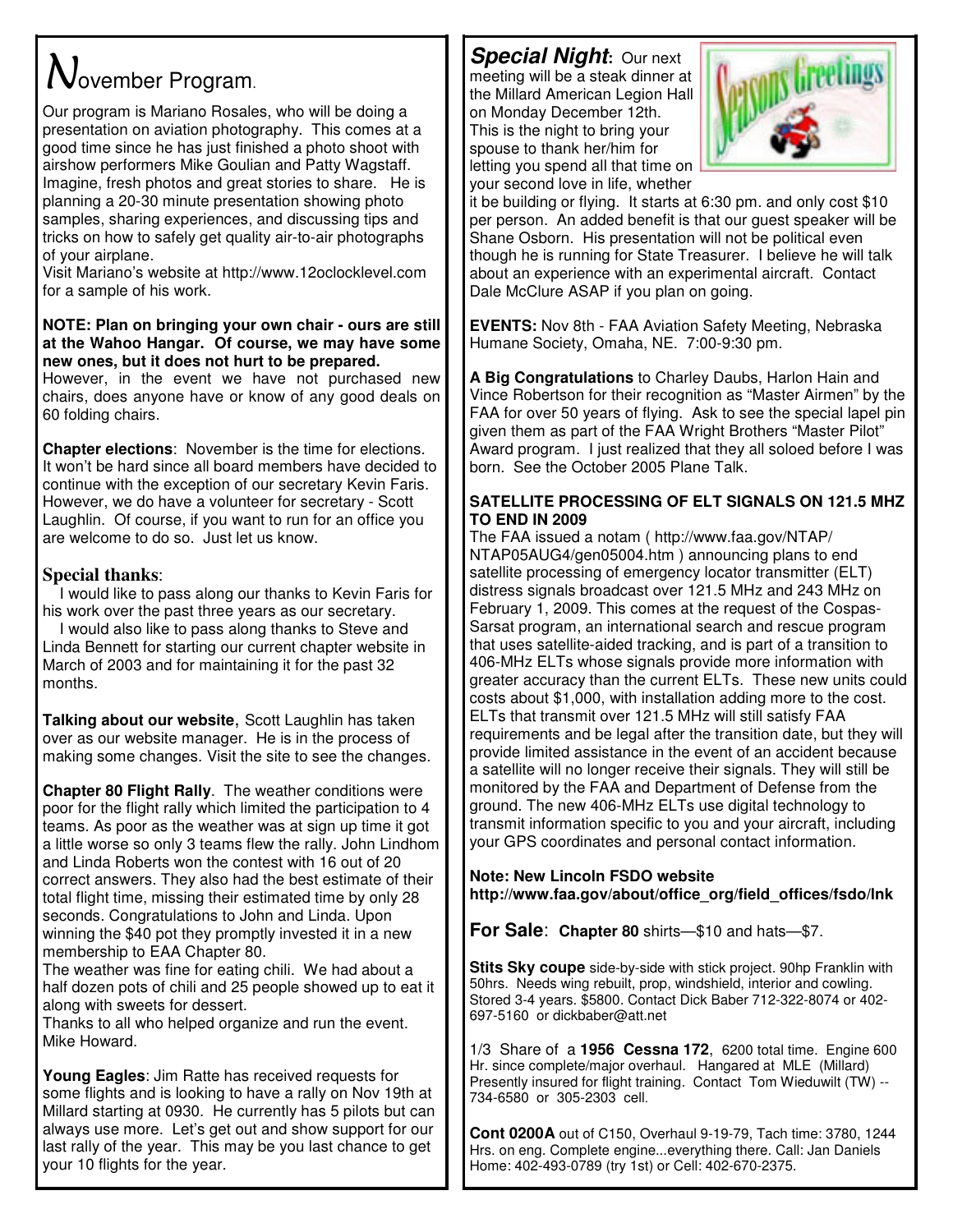## *EAA Chapter 80 October 2005 Minutes*

#### 10 October 2005

The meeting was called to order by President Ward Combs at the Hangar One facility at the Millard airport at 7:00 PM. There were forty-three members and four guests present.

A motion was made and approved to accept the September 12 minutes.

**Treasurers Report:** Treasurer Rob Hansen reports an income was \$93.00, expenses were \$384.78, the ending balance was \$1,835.74

**Cessna 120/140 Owners Fly-in:** President Ward Combs thanked all of the chapter members that not only prepared a meal for the pilots, but then moved it to the North Omaha airport due to IFR weather conditions.

### **Young Eagles:** None

**Builders Reports:** Scott Laughlin reported on the condition of his CH-601XL project.

**Tech Counselor / Flight Advisor:** Mike Howard reports he has copies of the Sport Pilot regulations.

Bob Harvey is giving away free copies of G.A. News.

**Flight Rally / Chili Feed:** Mike Howard explained his October 22 "flight rally" at Wahoo airport. There will be 21 questions to be answered as you fly a course of 153 statute miles. The cost is \$10.00 per aircraft. We will meet at 09:00 and familiarize ourselves with the course. Aircraft will begin leaving at 10:00 with the fastest leaving first.

The chili feed begins after the rally with the chapter providing drinks, bowls, and spoons. Please bring chili or deserts and come on out to Wahoo.

### **Librarian report:** None

**Old Business:** None

**New Business:**

- We are searching for the Chapter 80 flag if anyone knows of it's location.
- Dale McClure made a motion to hold the December meeting at the American Legion Hall in Millard near 140th and old L Street. This would be a dinner meeting with wives, and significant others welcome. The motion was seconded and passed.
- The election of officers is coming up with all officers willing to run again except Secretary Kevin Faris. Kevin is close to finishing his RV-7 and will be busy with his project next year.
- There was a discussion of the need for tables and chairs so we do not have to continue moving them between Wahoo and Millard. A motion was made and seconded to spend up to \$200.00 for up to sixty used chairs.
- Member Tom "T.W." Wieduwilt would like someone to take over as refreshment coordinator.
- President Ward Combs read a letter from the Great Plains wing of the CAF thanking Chapter 80 for our support. They reported over 1000 people attended their recent event.
- There was discussion of a couple of people interested in leasing the Wahoo Hangar. It was reported there are currently two aircraft in the hangar. Mike Howard is in charge of lease documents and process.

#### **Program:**

Member Mike Howard presented a video slide-show and narration on a trip he made this year to Seattle via Leadville Colorado in his RV-6. Mike discussed all the details including operations from Leadville, the highest elevation airport in the United States.

The meeting adjourned at 20:38.

Respectfully submitted, Kevin Faris, Secretary

**Strategic Air & Space museum:** "Wright Brothers: The Birth of Aviation" exhibit at the opens November 12th. They will have a replica of the 1903 Wright Flyer and two flight simulators Go and try your hand at it.

**Chapter Hangar Space for Rent:** We have space at the Wahoo Hanger. This is a great opportunity to hangar your plane or project for only \$60 per month. Contact any Chapter Officer for more info.

## **ATTENTION, PIPER OWNERS AND PILOTS! (From AVWEB)**

The **Piper Flyer Association (PFA)** provides parts locating, tech support, a monthly member magazine, online forums, national and regional events, annual convention, seminars, and more. With a one-year membership for \$39, access the needed information to expand your knowledge and get more enjoyment from owning and flying your Piper aircraft. Join the Piper Flyer Association (PFA) as they build the ultimate Piper association. The PFA is located on the Waupaca Municipal Airport in Wisconsin, just 35 miles NW of Oshkosh. For more information (and to request a sample copy of the magazine), go to http://www.avweb.com/sponsors/pfa/avflash.